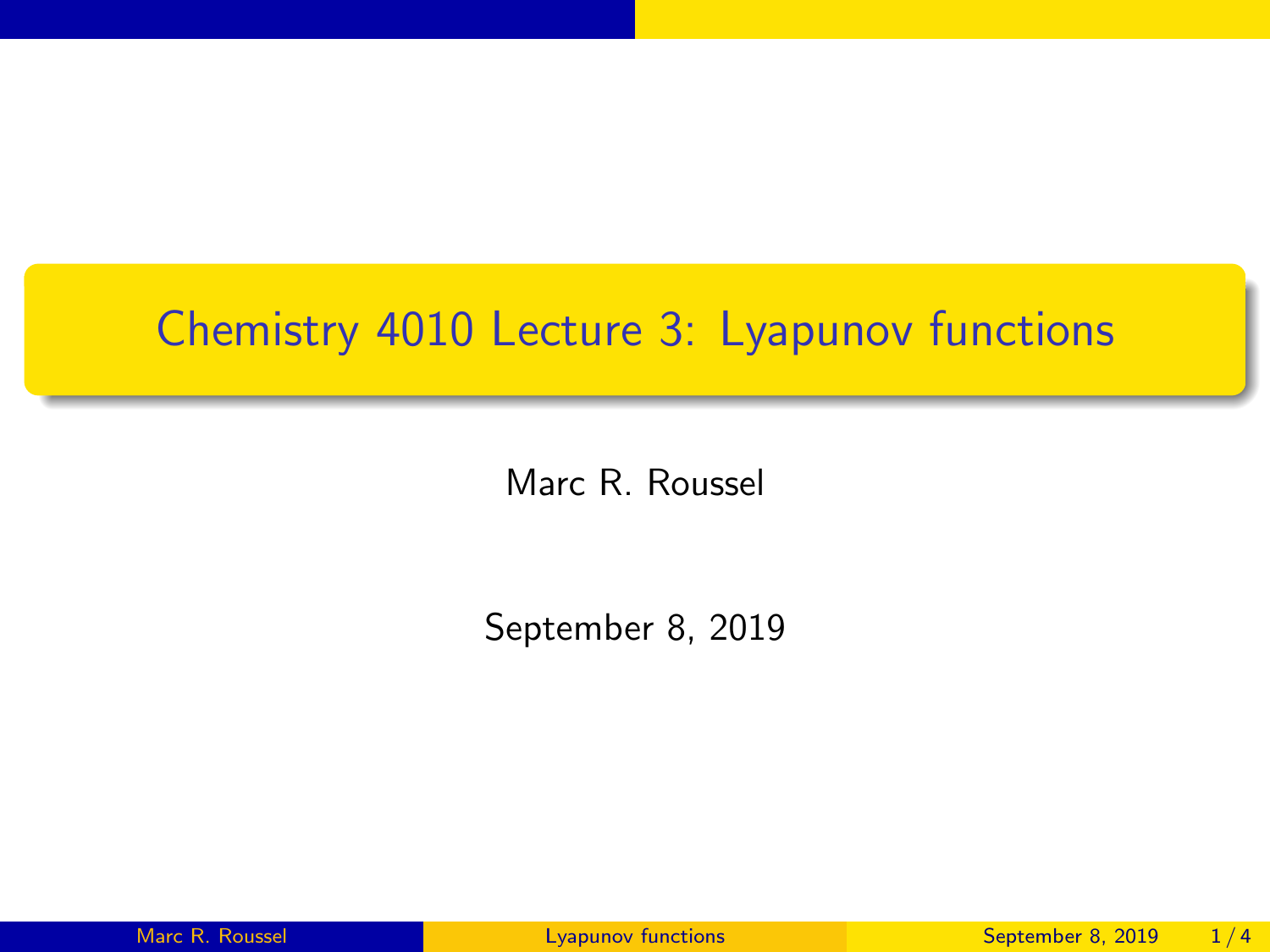- Linear stability analysis tells us about the local stability of an equilibrium point, i.e. what happens close to that point, but it tells us nothing about what happens farther away.
- $\bullet$  We often want to know about the global stability of an attractor (e.g. an equilibrium point).
- In favorable cases, we can determine the global stability from phase-plane analysis, but of course that is only helpful for two-dimensional systems.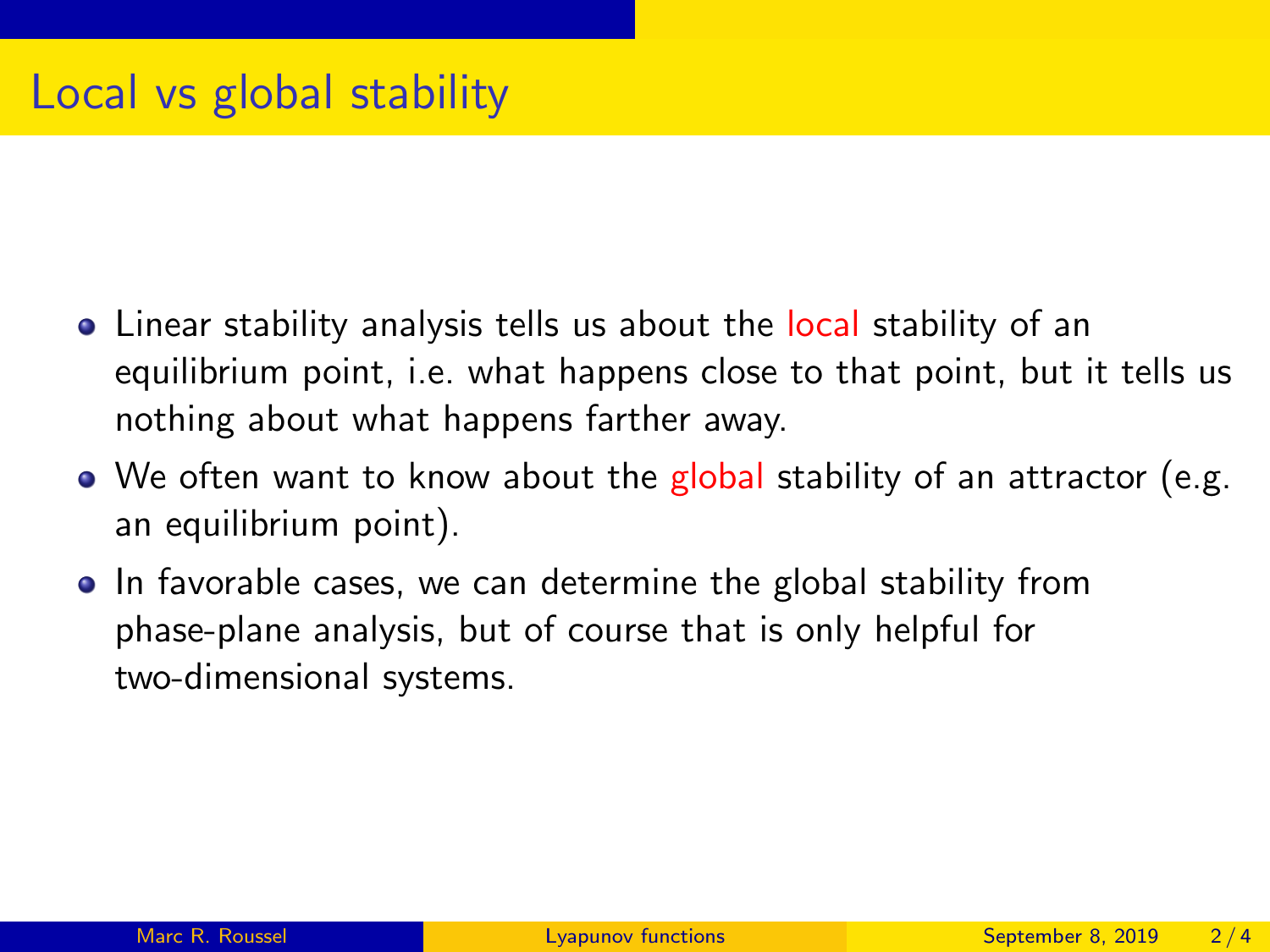- Suppose that we have a system of ODEs  $\dot{\mathbf{x}} = \mathbf{f}(\mathbf{x})$ .
- Now suppose that we have a function  $V(\mathbf{x})$ .
- $\bullet$  Since V depends on **x** and **x** changes with time, the value of V also changes with time.
- **•** Chain rule:

$$
\frac{dV}{dt} = \sum_i \frac{\partial V}{\partial x_i} \frac{dx_i}{dt} = \sum_i \frac{\partial V}{\partial x_i} f_i(\mathbf{x})
$$